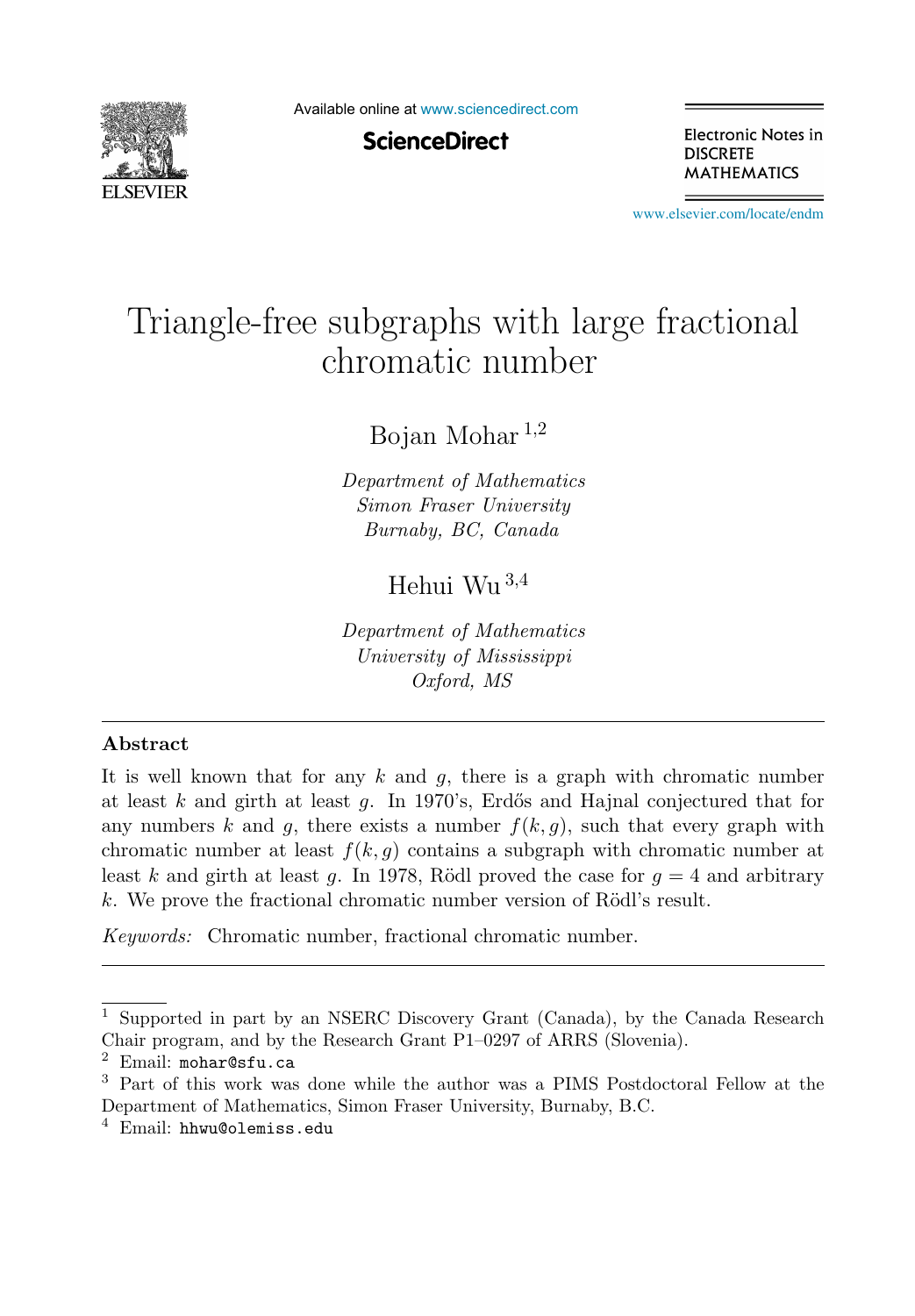## **1 Outline**

A well known result, proved by Erdős in 1950s, tells us that for every  $k$  and q, there exists a graph with chromatic number at least k and girth at least q. In 1970s, Erdős and Hajnal conjectured that for any  $k$  and  $q$ , there exists an integer  $f(k, q)$ , such that every graph with chromatic number at least  $f(k, q)$ contains a subgraph with chromatic number at least k and girth at least  $q$ . In 1977, Rödl [2] proved the conjecture for  $q = 4$  and arbitrary k. The special case when  $q = 4$  speaks about triangle-free subgraphs. This is the only nontrivial case for which the Erd˝os and Hajnal conjecture has been confirmed.

**Theorem 1.1 (Rödl (1977))** For every positive integer k, there exists an integer  $f(k)$  such that if  $\chi(G) \geq f(k)$  then G contains a triangle-free subgraph H with  $\chi(H) = k$ .

Let  $\mathcal{I}(G)$  be the family of all independent sets of G, and let  $\mathcal{I}(G, v)$  be the family of all those independent sets which contain the vertex  $v$ . For each independent set I, consider a nonnegative real variable  $x_I$ . The fractional *chromatic number* of G, denoted by  $\chi_f(G)$ , is the minimum value of

$$
\sum_{I \in \mathcal{I}(G)} x_I, \quad \text{subject to } \sum_{I \in \mathcal{I}(G,v)} x_I \ge 1 \text{ for each } v \in V(G).
$$

Erdős actually proved the existence of a graph with large girth and large fractional chromatic number, instead of chromatic number. This is a stronger statement as the chromatic number is always greater or equal to the fractional chromatic number. In this paper, we prove the fractional chromatic number version of Rödl's result.

**Theorem 1.2** For every positive integer k, there exists an integer  $q(k)$  such that every graph G with  $\chi_f(G) \geq g(k)$  contains a triangle-free subgraph H with  $\chi_f(H) \geq k$ .

Given this result, we put forward the following.

**Conjecture 1.3** For every positive integers k and l, there exists an integer  $g(k,l)$  such that every graph G with  $\chi_f(G) \geq g(k,l)$  contains a subgraph H of girth at least l and with  $\chi_f(H) \geq k$ .

As our final contribution, we show in Section 3 that the Erdős-Hajnal Conjecture holds for Kneser graphs.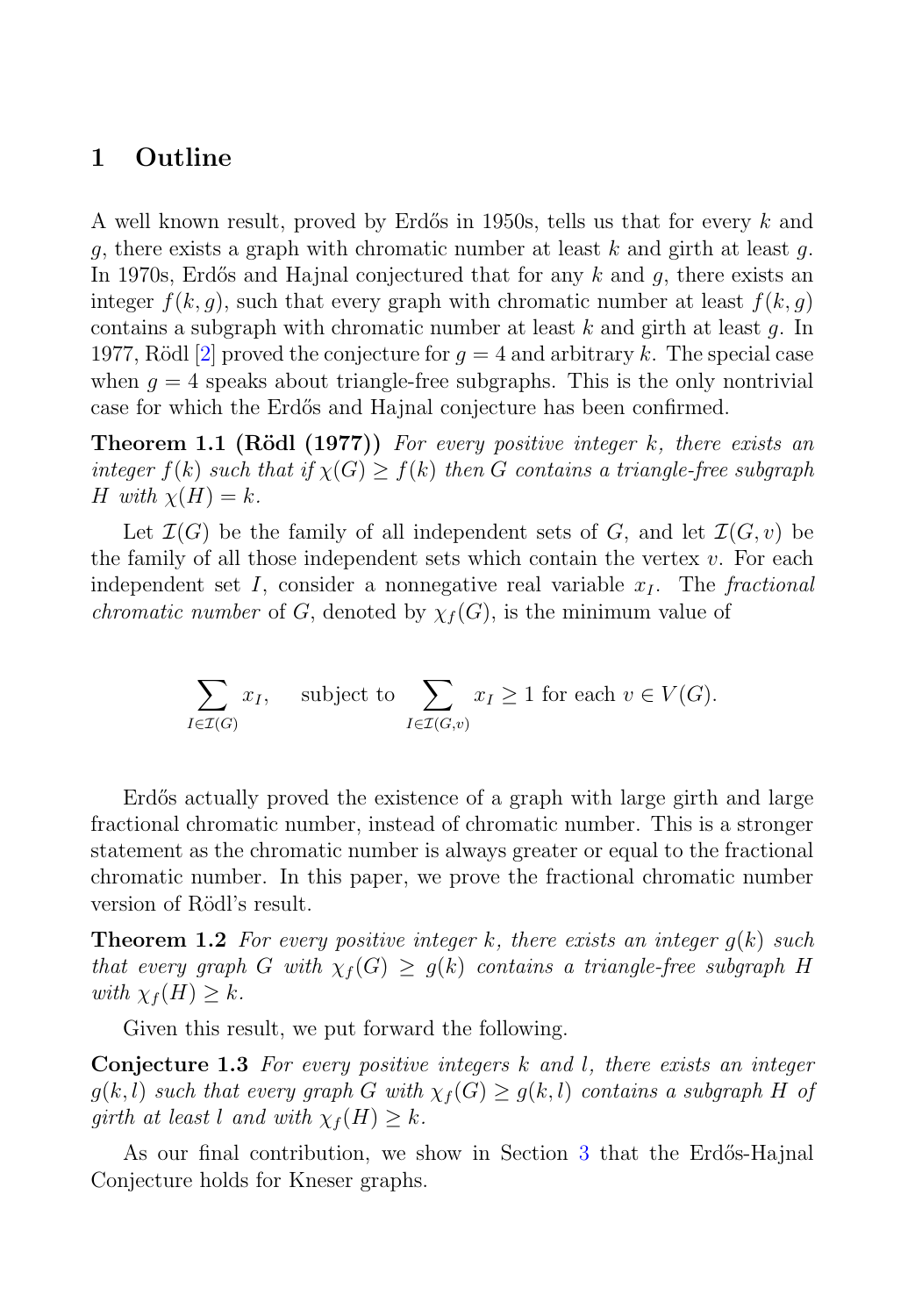#### **2 Proof of Theorem 1.2**

The proof of Theorem 1.2 uses the tools presented in this section.

Given an arbitrary ordering  $v_1, \ldots, v_n$  of the vertices of a graph G, let

$$
N^{L}(v_{i}) = \{v_{j} : v_{j}v_{i} \in E(G), j < i\},\
$$

that is, the set of the neighbors of  $v_i$  that appear before  $v_i$ . Rödl's proof of Theorem 1.1 is based on the following lemma.

**Lemma 2.1** If  $\chi(G) > k^t$ , and  $\chi(N^L(v)) \leq t$  for every  $v \in V(G)$ , then there exists a triangle-free subgraph H with  $\chi(H) > k$ exists a triangle-free subgraph H with  $\chi(H) > k$ .

The original proof of Lemma 2.1 is elegant and very short, but it cannot be applied to the fractional chromatic number. Our major effort is to extend the above claim to the fractional chromatic number setup.

 $\sum_{v \in A} w(v)$ . The *fractional independence number*, denoted by  $\alpha_f(G)$ , is the minimum over all non-negative weight functions w with  $w(V) = n$  of the For a function  $w: V(G) \to \mathbb{R}$ , and a vertex set A, we write  $w(A) =$ minimum over all non-negative weight functions w with  $w(V) = n$ , of the maximum value of  $w(I)$  over all independent sets I. Via LP duality we have the fact that  $\chi_f(G) = \frac{n}{\alpha_f(G)}$ , where  $n = |V(G)|$ . So we can consider our problem as a fractional independence number problem.

The following is our statement on the fractional independence number analogous to Lemma 2.1. It uses the following function

$$
f(k,l) = \left(\frac{(kl^7)!}{k!}\right)^3
$$

defined for all positive integers k and l. We also fix a weight function  $w$ :  $V(G) \to \mathbb{R}_+$  on the vertices of G. In the proof of Theorem 1.2, the function w is the one giving the fractional independence number of  $G$ .

**Lemma 2.2** Suppose that  $w(I) \leq \frac{w(V)}{f(x,l)}$  for every  $I \in \mathcal{I}(G)$ , and that  $\chi_f(N^L(v))$ <br>  $\leq l$  for every  $v \in V(G)$ . Then  $G$  explains a triangle free subgraph  $H$ , such  $\leq l$  for every  $v \in V(G)$ . Then G contains a triangle-free subgraph H, such that  $w(I) \leq \frac{w(V(H))}{x}$  for every  $I \in \mathcal{I}(H)$ . In particular,  $\chi_f(H) \geq x$ .

Let  $v_1, \ldots, v_n$  be the enumeration of the vertices in the non-decreasing order according to the weight function w. Given a vertex set A, let  $A_k =$  $\{v_1,\ldots,v_k\}$  be the first k elements in A according to the ordering  $v_1,\ldots,v_n$ . Let  $A^k$  be the k-th element of A. A subset B of A is called k-principal in A if  $B \subseteq A_{k|B|}$ . A subset of A is called k-sparse in A if it contains no k-principal subset of A.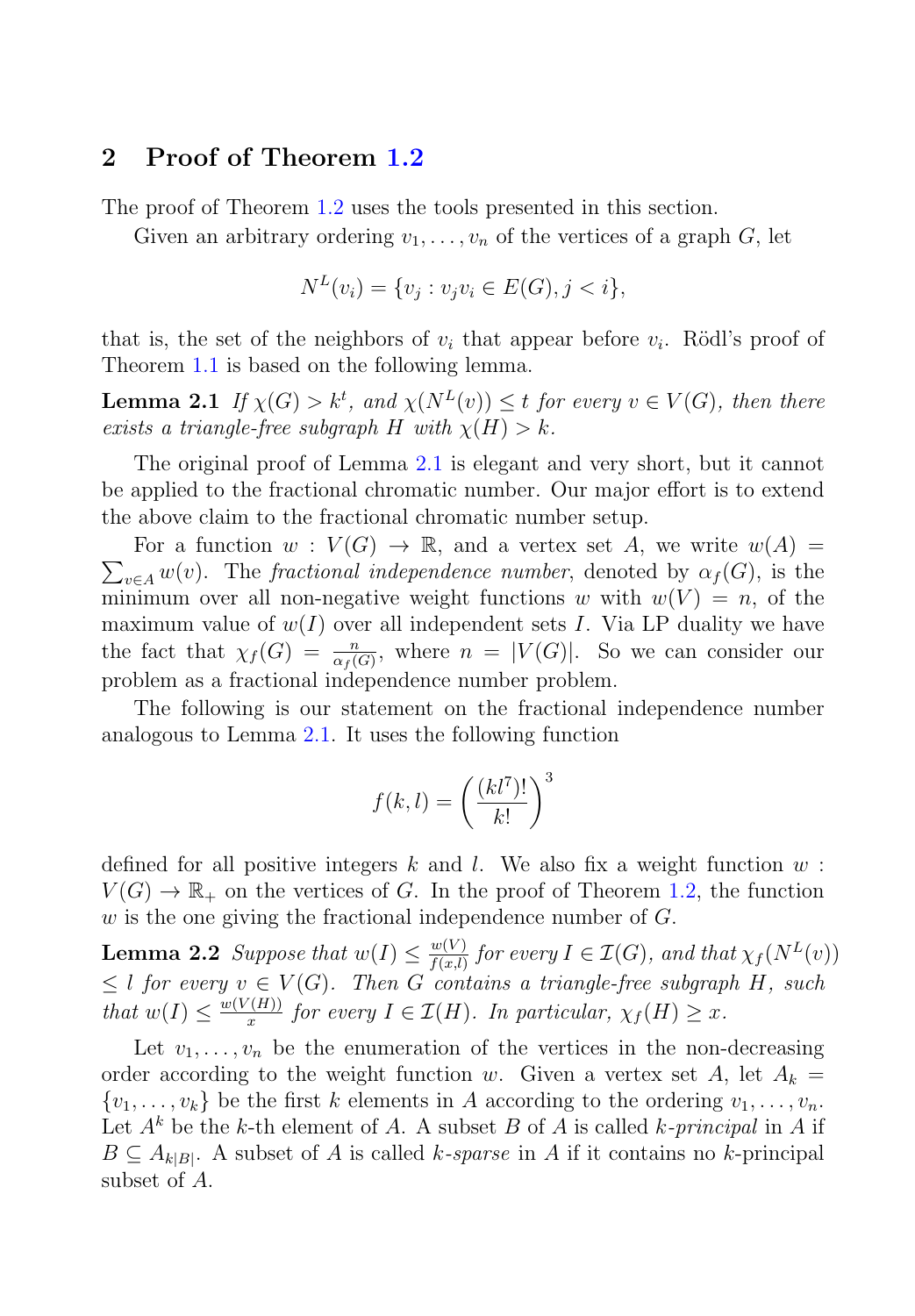Let A be a vertex set and  $v \in A$ , let  $L_A(v)$  be the graph induced by the neighbors of v in A that appear before v. The set A is *reducible* if it satisfies the following conditions:

- (i)  $w(A) \ge \frac{w(V)}{(x+1)^3}$  and
- (ii)  $\chi_f(L_A(v)) \leq l(1 \frac{1}{6(x+1)}).$

**Lemma 2.3** For any reducible set A, there is a triangle-free subgraph H such that any independent set of H has weight at most  $\frac{w(A)}{x+1}$ .

**Proof.** (Sketch) Note that  $f(k, l)$  satisfies

$$
f(k, l) \ge (k+1)^3 f(k+1, l(1 - \frac{1}{6(k+1)}))
$$

and  $f(k, 1) = 1$ .

For any independent set  $I \subseteq A$ , we have

$$
w(I) \le \frac{w(V)}{f(x,l)} \le \frac{w(A)}{\frac{f(x,l)}{(x+1)^3}} \le \frac{w(A)}{f(x+1, l(1-\frac{1}{6(x+1)}))}.
$$

By using induction on *l*, there is a triangle-free subgraph such that any inde-<br>nendent set has weight at most  $\frac{w(A)}{A}$ . pendent set has weight at most  $\frac{w(A)}{x+1}$ .  $\frac{w(A)}{x+1}$ .

Let  $R$  be the union of a maximal collection of disjoint reducible sets. Then the complement  $R = V \setminus R$  contains no reducible subsets. Applying Lemma  $2.3$ , we can find a triangle-free subgraph of  $R$ , such that for any independent set  $I \subset R$ , we have  $w(I) \leq \frac{w(R)}{x+1}$ .<br>Let  $I_{\infty}(v)$  denote the graph  $I_{\infty}(v)$ .

Let  $L_G(v)$  denote the graph  $L_{V(G)}(v)$ . Assuming that  $\chi_f(L_G(v)) \leq l$ , let  $\mathcal{I}(v)$  be the collection of independent set of  $L_G(v)$ . There exists a weight function  $u : \mathcal{I}(v) \to [0, 1]$ , such that any vertex in  $L_G(v)$  is covered by independents with total weight at least 1, and total weight of  $\mathcal{I}(v)$  equals l. For a set A containing v, we say v is type 1 in A if the total weight of independent sets in  $\mathcal{I}(v)$  that is totally out of A is at most  $\frac{l}{6(k+1)}$ ; otherwise v is type 2<br>in A. Let  $T(A)$  be the collection of type 1 vertices of A and  $T(A)$  be the in A. Let  $T_1(A)$  be the collection of type 1 vertices of A and  $T_2(A)$  be the collection of type 2 vertices of A.

Given a vertex set  $A \subseteq \overline{R}$ , we say A is dense if A is  $(x + 1)$ -principal in  $\overline{R}$ and  $|T_2(A)| \leq \frac{|A|}{x+1}$ .

**Lemma 2.4** There is a triangle-free subgraph H, such that if A is dense, then A is not stable in H.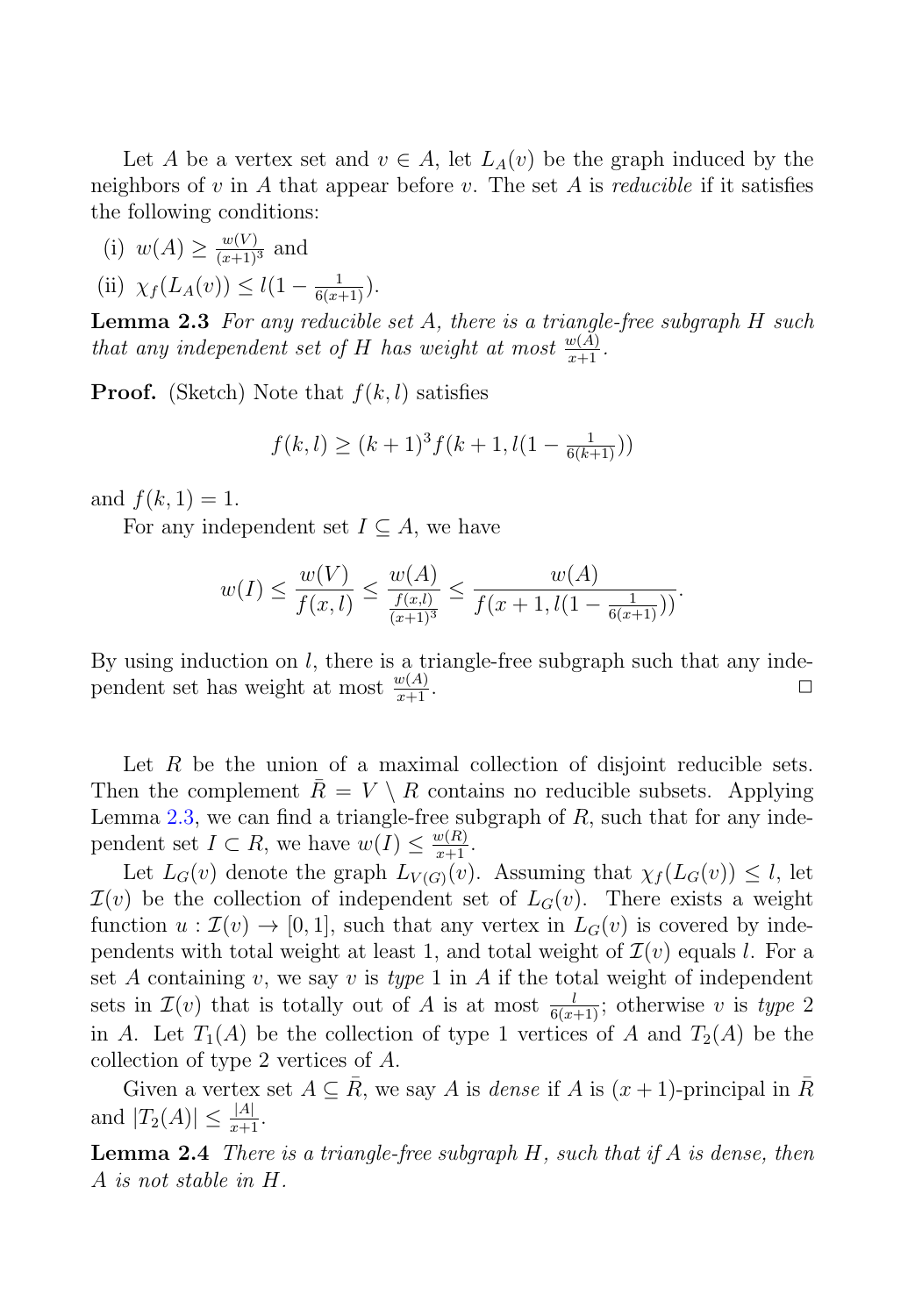Sketch of the proof: Let  $H$  be a subgraph of  $R$ , obtained randomly using the following random choice. For each vertex  $v \in R$ , randomly pick an independent I from  $\mathcal{I}(v)$  according to their weight u, and then add the edges between I and v to H. Now, the lemma follows from the following claims that are not too hard to prove.

**Claim 1** H is a triangle-free subgraph of G.

**Claim 2** The probability that every dense subset of  $\overline{R}$  contains an edge in H is positive.

**Lemma 2.5** If a set  $S \subseteq \overline{R}$  contains no dense subset, then  $w(S) \leq \frac{w(\overline{R})}{x+1} + \frac{w(V)}{(x+1)^2}$ .  $\frac{w(V)}{(x+1)^2}$ .

**Claim 3** Every independent set I has weight at most  $\frac{w(V)}{x}$ .

**Proof.**  $w(I) = w(I \cap R) + w(I - R) \leq \frac{w(R)}{x+1} + \frac{w(R)}{x+1} + \frac{w(V)}{(x+1)^2} = w(V)(\frac{1}{x+1} + \frac{1}{x+1})$  $\frac{1}{(x+1)^2}$ )  $\leq \frac{w(V)}{x}$  $\frac{\sqrt{v}}{x}$ .

# **3 Blow-ups and Kneser graphs**

This section contains the proof that the Erdős-Hajnal Conjecture holds for Kneser graphs.

Given a graph H, the blow-up of H with power m, denoted by  $H^{(m)}$ , is<br>graph obtained from H by replacing each vertex by an independent set of the graph obtained from  $H$  by replacing each vertex by an independent set of size m (called the *blow-up* of the vertex), and for each edge  $xy$  in  $H$ , the two blow-ups of x and y form a complete bipartite graph  $K_{m,m}$ . The subgraph of  $H^{(m)}$  replacing an edge xy of H is isomorphic to  $K_{m,m}$  and will be referred to as the blow-up of that edge.

We have the following statement.

**Theorem 3.1** Suppose G is a graph with  $\Delta(G) \leq \Delta$  and  $\chi(G) > x$ . Suppose that m is an integer that is larger than  $x(x\Delta)^{2g-4}$ . Then there exists a subgraph H of  $G^{(m)}$  with girth more than g and chromatic number more than x.

There are several existing papers, for example [1] or [3], that gave a result similar to Theorem 3.1, which are used to prove the existence of uniquely colorable graphs. But the bound for the blow-up power  $m$  in those papers is too large for our purpose as it depends on the number of vertices of G instead of the maximum degree.

To prove Theorem 3.1, we use the following fact.